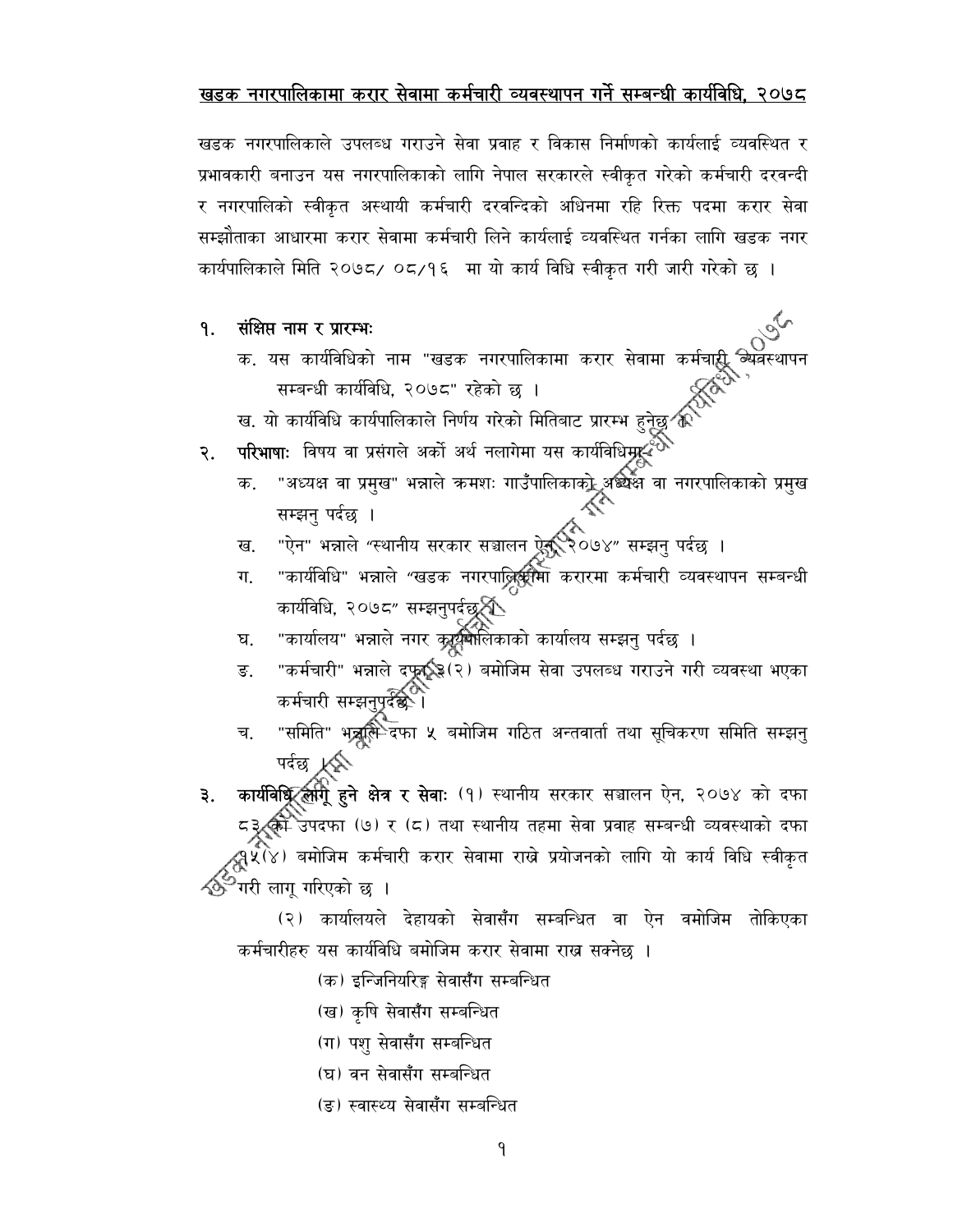(च) अन्य कुनै सेवासँग सम्बन्धित।

४. छनौट सम्बन्धी व्यवस्थाः दफा ३ बमोजिमका कर्मचारी कार्यालयले करारमा राखे प्रयोजनको लागि सूचिकरण तथा छनौट सम्बन्धी व्यवस्था देहाय बमोजिम हुनेछ:

(१) कर्मचारीको अनुसूचि- १ बमोजिम स्वीकृत कार्य विवरण बमोजिम पद वा सेवा क्षेत्र तथा सम्बन्धित सेवा समूहको योग्यता, पारिश्रमिक, सेवा शर्त समेत तोकी सम्बन्धित कार्यालयको सूचनापाटी, वेभसाईट तथा अन्य कुनै सार्वजनिक स्थलमा अनुसूची- २ बमोजिमको ढाँचामा कम्तीमा १५ (पन्ध्र) दिनको सूचना प्रकाशन गर्नुपर्नेछ।

(२) आवेदन फारामको नमूना अनुसूची- ३ बमोजिम हुनेछ।आवेदन दूस्तुर नगरपालिकाबाट निर्धारण भए बमोजिम हुनेछ ।

्<br>(३) उपदफा (२) बमोजिम पर्न आएका आवेदनहरु देहायको आधारफ्री उपा ५ को<br>ले मूल्याङ्कन गरी सुचिकृत गर्नुपर्नेछ : समितिले मूल्याङ्कन गरी सुचिकृत गर्नुपर्नेछ :

- क. शैक्षिक योग्यता वापत -६० (साठी) अंक, (विशिष्ट्रुश्लेणी वापत ६०, प्रथम)<br>- २०० श्रेणी वापत ५५, द्धितीय श्रेणी वापत ५०% लृतीय श्रेणी वापत ४५, (त्रिभुवन विश्वविद्यालयको अंक गणनाका क्विंधारमा) ।
- ख. कार्य अनुभव वापत -१० (दश) अंक्रूर्श्सप्रति वर्ष २ अंकको दरले, प्रमाणित<br>विवरण संलग्न भएको हुनुपर्ने) <sub>द्व</sub>र्थ

ग. स्थानीय बासिन्दालाई देहायू बम्पीजेम -१० (दश) अंक

१. सम्बन्धित नगरपूर्क्षिकाको बासिन्दा भएमा -१० अंक

२. सम्बन्धित जिल्लीको बासिन्दा भएमा -५ अंक

घ.अन्तवार्तामा अधिकतम २० अंक । यस अनुसार अकं प्रदान गर्दा न्युनतम ८ (आठ) (र अधिकतम १४ (चौध) को सीमाभित्र रही प्रदान गर्नुपर्नेछ ।

संयोजक

(४) उपदूफीरे(१) बमोजिम आवेदन माग गर्दा कार्य (इन्जिनियरिग, स्वास्थ्य तथा पशु चिकिट्स्स् लिगायतका अन्य क्षेत्र) का लागि आवश्यक पर्ने व्यवसायिक प्रमाणपत्र (लाईस्रेर्द्स्रे<sup>रि</sup>प्राप्त गरेका व्यक्तिले मात्र आवेदन दिन सक्नेछन् ।

अन्तर्वार्ता र सूचिकरण समितिः माग पद संख्याका आधारमा कार्यविधिको दफा (४) को 义. ्<br>उपदफा (३) बमोजिम उच्चतम अंक प्राप्त गरेका उम्मेदवारलाई प्रारम्भिक छनौट गर्न र अन्तर्वार्ता समेत लिई सूचिकरणको सिफारिस गर्न देहायको अन्तरवार्ता तथा सूचिकरण समिति रहनेछः

(क) प्रमुख प्रशासकीय अधिकृत वा निजले तोकेको अधिकृत स्त्तरको कर्मचारी

| (ख) प्रमुखले तोकेको विषय विज्ञको रुपमा |            |            |
|----------------------------------------|------------|------------|
| सरकारी सेवाको अधिकृत स्तरको कर्मचारी   | $\sim 100$ | सदस्य      |
| (ग) नगरपालिकाको विषयगत शाखा प्रमुख     |            | सदस्य सचिव |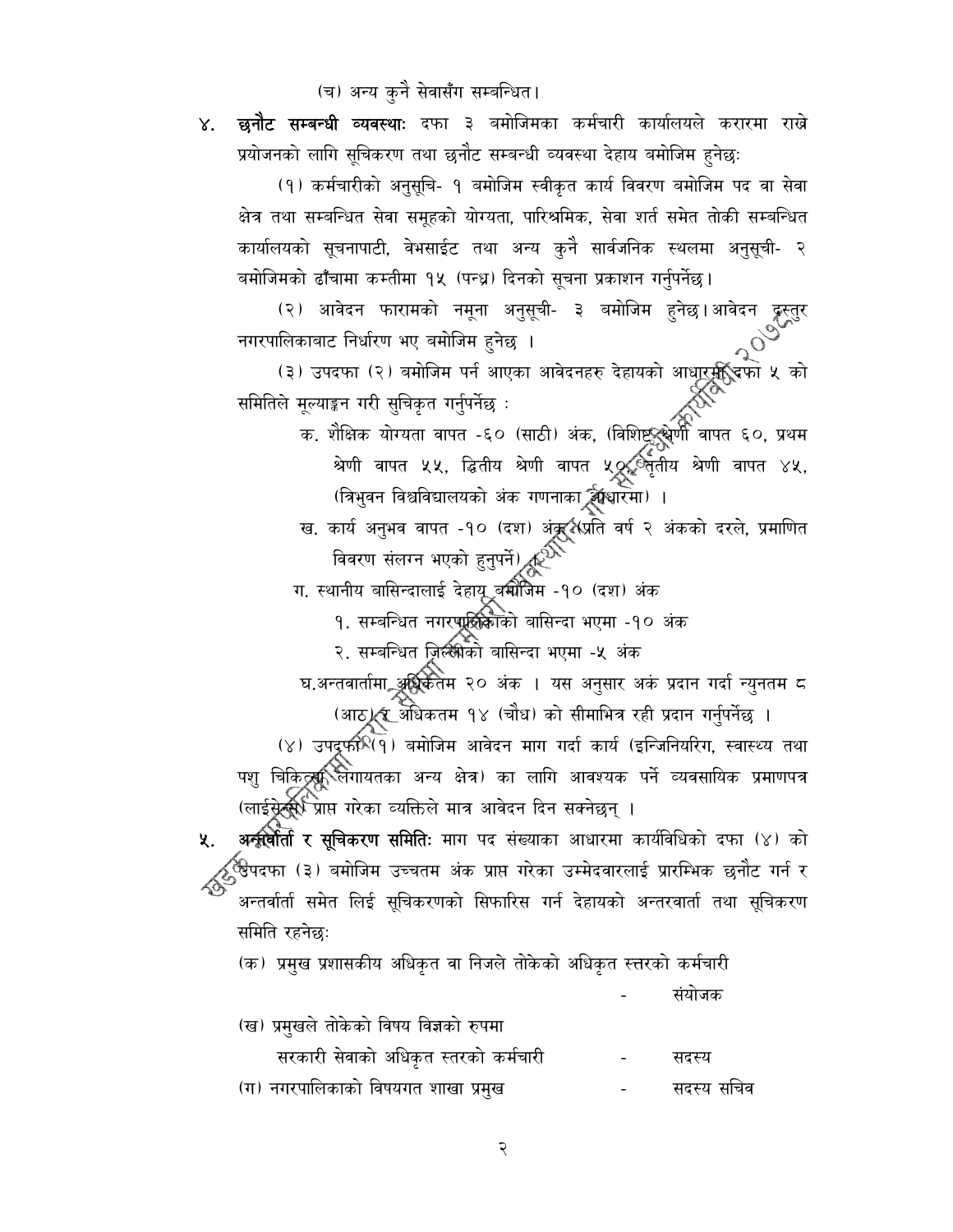६. सूचीकरणको विवरण प्रकाशन गर्ने : (१) दफा ४ बमोजिम सबैभन्दा बढी अंक प्राप्त गर्ने उम्मेदवारहरु दफा ५ बमोजिमको समितिको सिफारिसको आधारमा कार्यालयले उम्मेदवारहरुको रोल नम्बर, नाम थर, ठेगाना, काम गर्न तोकिएको शाखा आदि समेत उल्लेख गरी योग्यताक्रम अनुसार सूचिकरणको विवरण प्रकाशन गर्नेछ ।

(२) उपदफा (१) बमोजिम सूचिकरण प्रकाशन गर्दा पद संख्या भन्दा दोव्बर संख्यामा वैकल्पिक उम्मेदवारको सूची समेत प्रकाशन गर्नुपर्नेछ र सिफारिश भएका उम्मेदवारहरुको सूची सूचना पाटीमा समेत टाँस गर्नुपर्नेछ ।

तर आवेदन नै कम परेको अवस्थामा कम उम्मेदवार सुचिकरण गर्न सकिनेछ  $\downarrow_\infty$ 

(३) उपदफा (१) बमोजिमका योग्यताक्रममा रहेका उम्मेदवारलाई छ्रिद्दोे सञधार माध्यमबाट जानकारी गराई सोको अभिलेख समेत राख्नुपर्नेछ ।

करार गर्ने: (१) कार्यालयले सूचिकृत गरेका मुख्य उम्मेदवारलाई ७ (स्रोते) दिनको म्याद<br>दिई करार गर्न सूचना दिनुपर्नेछ । ७.

ल्सर गंग सूत्रगा ।दनुपंगछ ।<br>(२) उपदफा (१) बमोजिमको अवधी भित्र करार सेवार्द्स्म्झौता गर्न आउने सूचिकृत उम्मेदवारसँग कार्यालयले अनुसूची - १ बमोजिमकोर्ट्स्यिर्य-विवरण सहित अनुसूची -४ बमोजिमको ढाँचामा करार सेवा गर्नुपर्नेछ ।उक्तूर्दश्यवधि भित्र सम्पर्क राख नआएमा कमशः वैकल्पिक उम्मेदवारलाई सूचना दिई क्रूशरे सम्झौता गर्न सकिनेछ ।

(३) उपदफा (२) बमोजिम करार गरे पश्चात अनुसूची -५ बमोजिको पत्र<br>कार्यालयले कर्मचारीलाई दिनुपर्नेछ $\sqrt[4]{\lambda}$ 

(४) उपदफा (२) बमोूर्जिक कार्यालयले कार्यविवरण दिँदा विषयगत शाखा समेत तोकी काममा लगाउनु पर्नेू**ळ**्री

(५) यस कार्यूनिधि बेमोजिम करार सम्झौता गर्दा सामान्यत आर्थिक वर्षको श्रावण १ (एक) देखि अक्री वर्षको असार मसान्त सम्मका लागि करार सम्झौता गर्नु पर्नेछ । (६) उपदृष्ट्यूद्धि) बमोजिम एक आर्थिक वर्षको निम्ति करारमा लिएको कर्मचारी लाई पुनः अर्क्रे<sup>द्भ</sup>ेवर्षको लागि करार सेवामा लिनुपरेमा पुन: उक्त कर्मचारीलाई करार सेवा सम्झौता गरिनेछ।

(७) कर्मचारीले स्वेच्छाले करार निरन्तरता गर्न नचाहेमा कम्तीमा १ (एक) महिना अगाडी कार्यालयमा लिखित रुपमा जानकारी गराउनु पर्नेछ । यसरी जानकारी नगराई करार अन्त गरी काम छोडेमा त्यस्तो व्यक्तिलाई पुनः करारमा काम गर्ने अवसर दिईने छैन।

(८) यस दफा विपरित करार सेवा सम्झौतामा उल्लेख भए भन्दा बढी रकम भुक्तानी भएमा वढी रकम भुक्तानी भएको कर्मचारीको तलव भत्ताबाट कट्टा गरी असूल उपर गरिनेछ ।

 $\vec{z}$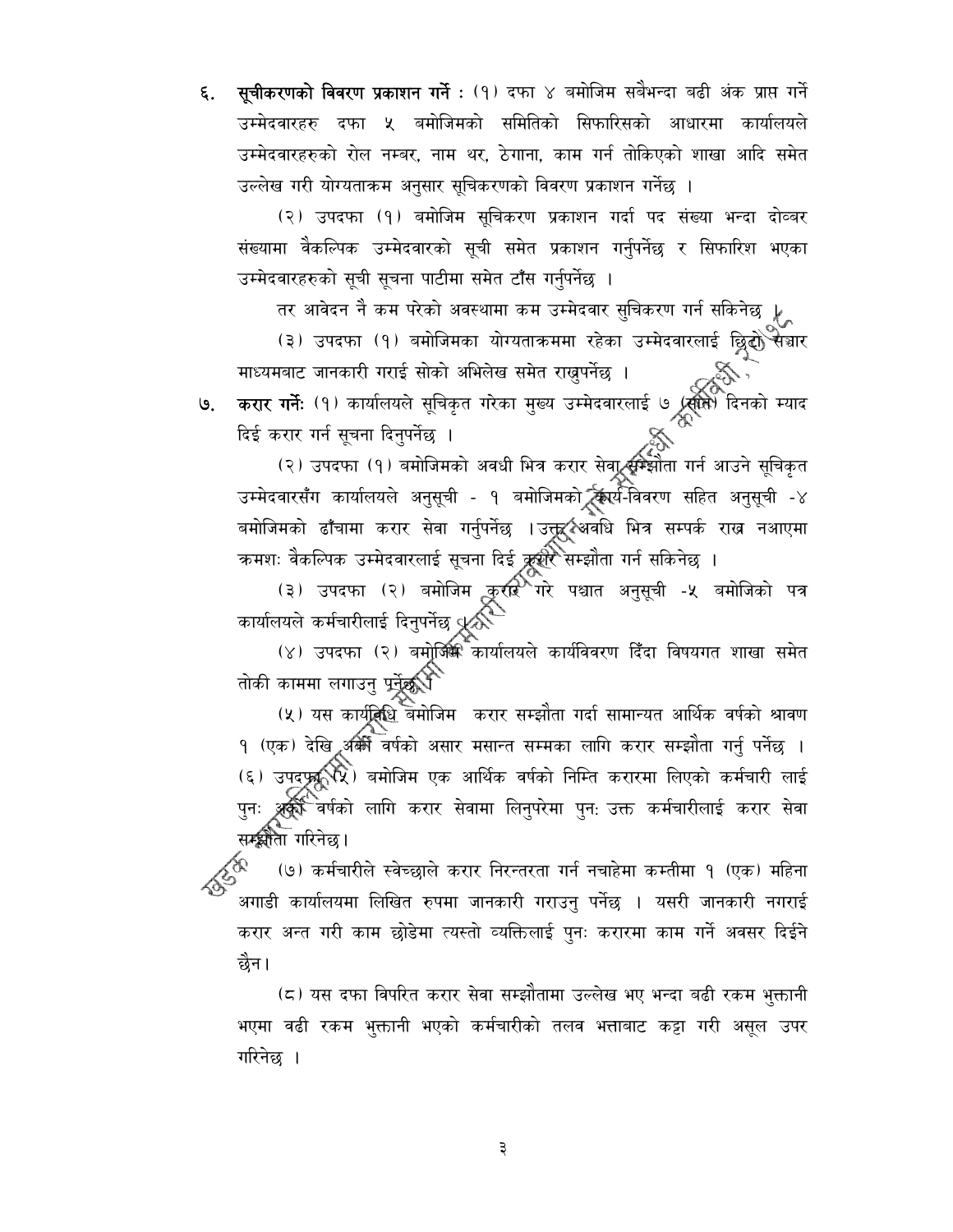5. कार्य शर्त, पारिश्रमिक र अवधि : (१) यस कार्यविधि बमोजिम सेवा करार सम्झौता गरिएका कर्मचारीको मासिक पारिश्रमिक सम्बन्धित तह वा पदको शुरु तलब स्केलमा नबढ्ने गरी करार सम्झौतामा उल्लेख भए बमोजिम हुनेछ । स्थानीय भत्ता पाउने स्थानमा नेपाल सरकारको दररेट वा नगरपालिकाको निर्णय बमोजिम स्थानीय भत्ता उपलब्ध गराउन सकिनेछ ।

(२)कार्यालयले कार्य-विवरणमा उल्लेख भए बमोजिम प्रगतिको स्थलगत वा वस्तुगत प्रतिवेदनका आधारमा कार्य सम्पादन अनुसार भ्रमण भत्ता वा फिल्ड भत्ता उपलब्ध गराउन सक्नेछ ।

तर करार सेवा सम्झौतामा उल्लेख नगरिएको भ्रमण भत्ता, फिल्ड भत्ता लो<sup>ं अन्य</sup> भत्ता उपलब्ध गराउन सकिने छैन् ।

उपलब्ध गराउन साकन छन् ।<br>(३) कार्यालयले सेवा करारका कर्मचारीको पारिश्रमिक भुक्तानी स्क्रि निजले महिना भरी गरेको कामको विवरण (Time Sheet) सहितको प्रतिवेदन तयुद्ध गर्ने लगाई सम्बन्धित<br>विषयगत शाखाको सिफारिशको आधारमा भुक्तानी गर्नु पर्नेछ रू<sup>ं (</sup><br>(४) यस कार्यविधि बमोजिम कर्मचारीले करार्द्र्या काम गरेको आधारमा नगर

सभाको निर्णय विना कुनै पनि पदमा स्थायी नियुक्त्रीर्द्धूत्रको लागि दाबी गर्न पाउँने छैन ।

(५) उपदफा (१) बमोजिम सेवा करार्द्ध्योदी काम शुरु गर्ने मिति र अन्त्य गर्ने<br>. 

करार समाप्तीः (१) यस कार्यविधि बमोजिम करार गरिएको पद वा दरबन्दीमा नेपालको ९. संविधान बमोजिम कर्मचारी समोयोजन भई खटिई आएमा त्यस्तो व्यक्तिको करार स्वतः<br>-अन्त्य हुनेछ ।

(२) करार सुम्र्झौँसी गरिएको कर्मचारीको कार्य सन्तोषजनक नभएको भनि कार्यरत विषयगत शुद्रविर्दे वा कार्यालयले सिफारिश गरेमा अध्यक्ष वा प्रमुखले आवश्यक छानविन गर्न लूमॉुई सेफाइको मौका दिई कार्यालयले सेवा करारबाट हटाउन सकिनेछ ।

90. विविधेः यस कार्यविधि कार्यान्वयन कममा थप व्यवस्था गर्नु परेमा यस कार्यविधि तथा <mark>्र</mark>ुञ्जिचलित कानूनसँग नबाझिने गरी नगरपालिकाले आवश्यक निर्णय गर्न सक्नेछ ।

 $\propto$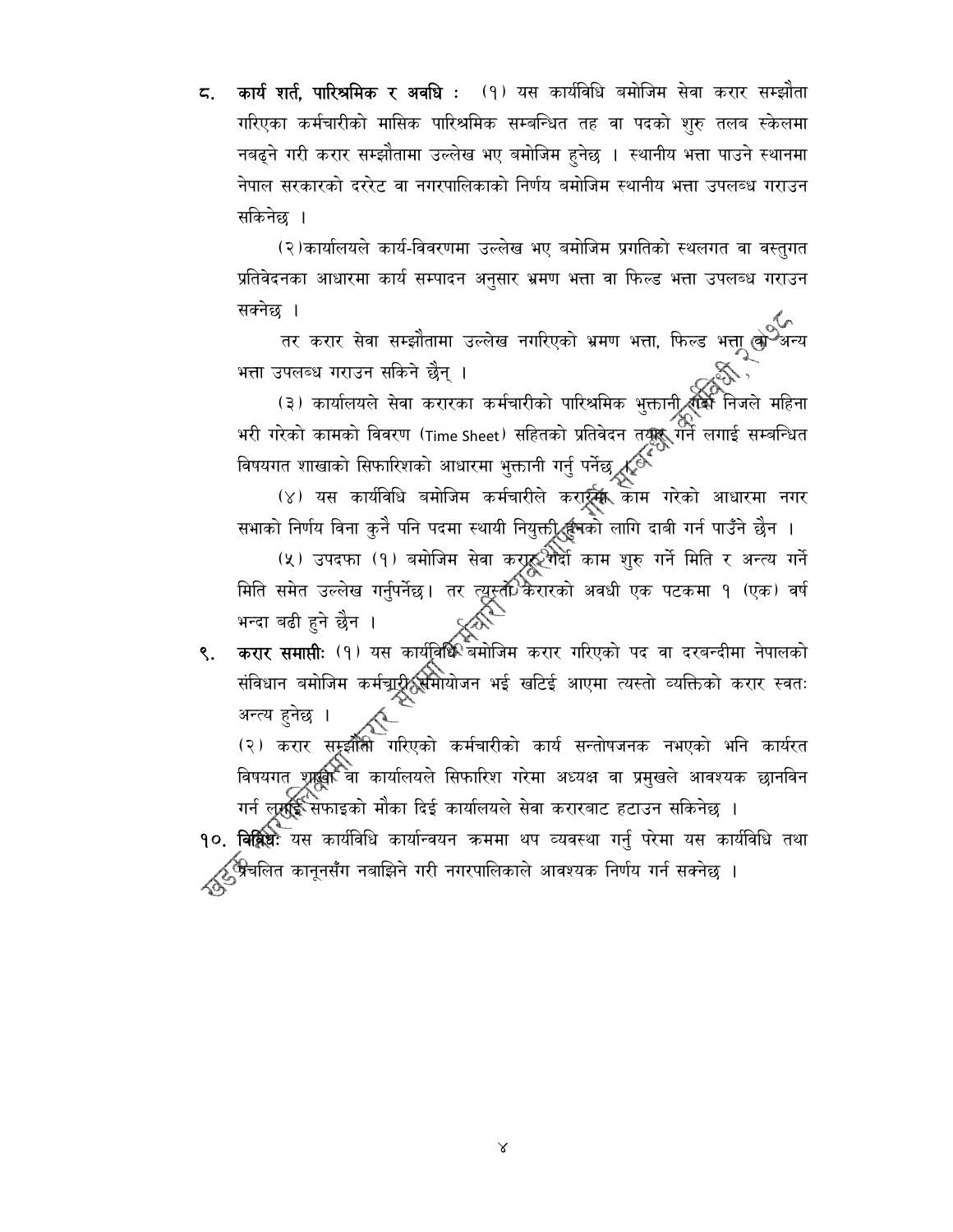अनुसूची -१ (बुँदा ४.१सँग सम्बन्धित कार्य विवरणको ढाँचा) खडक नगरपलिका नगर कार्यपालिकको कार्यालय कल्याणपुर, सप्तरी

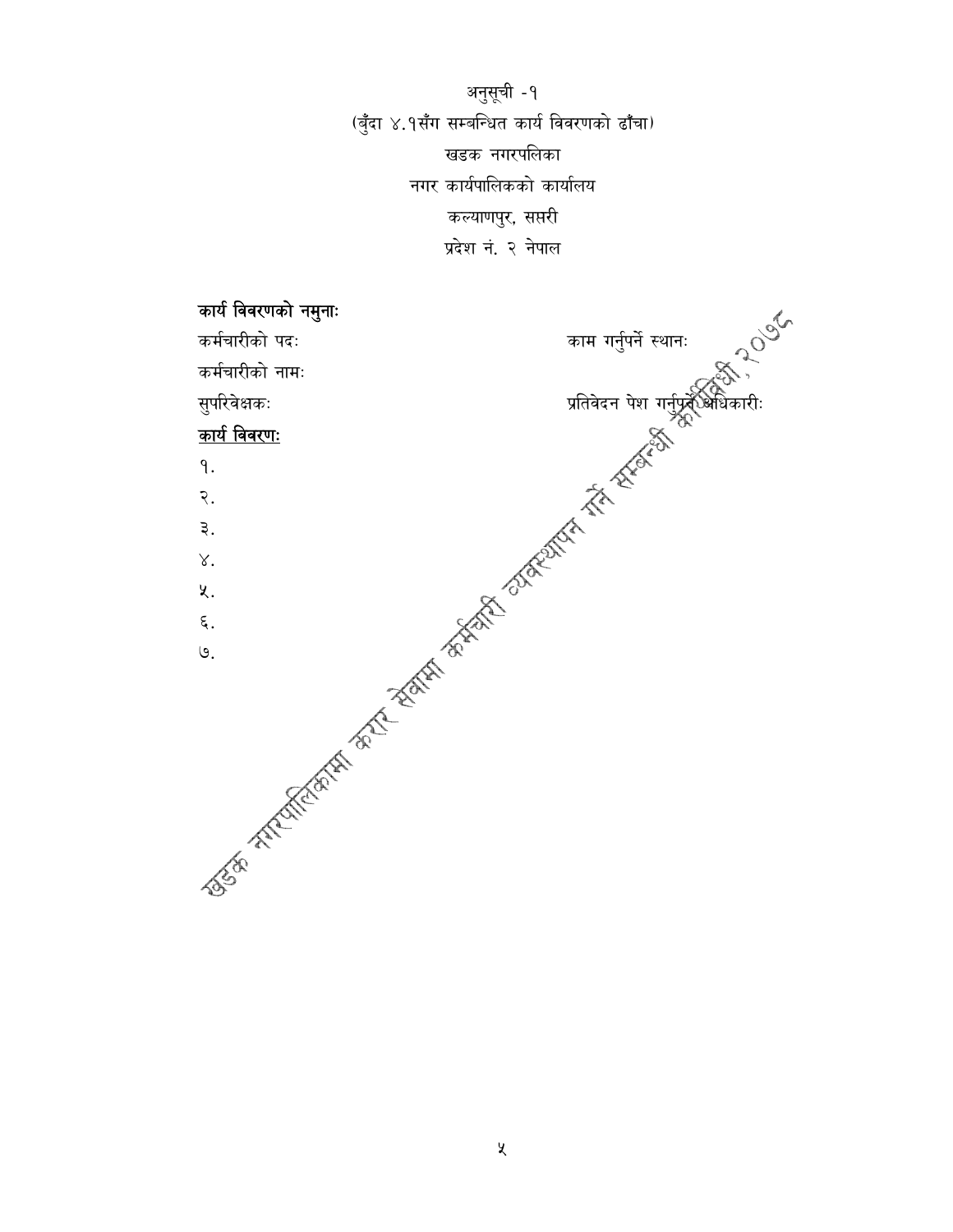अनुसूची -२ (बुँदा ४.१ सँग सम्बन्धित आवेदनको ढाँचा) खडक नगरपालिका नगरकार्यपालिकको कार्यालय कल्याणपुर, सप्तरी प्रदेश नं २ नेपाल

#### करार सेवामा कर्मचारी लिने सम्बन्धी सूचना

(सुचना प्रकाशित मिति : २०७ / / / ) भएको कर्मचारी करारमा राख्नु पर्ने भएकाले योग्यता पुगेका नेपाली क्लूसर्रिकहरुले यो सूचना प्रकाशित भएको मितिले १५ (पन्घ्र) दिन भित्र दिनको ५:०० ब्रुबूसिम्म राजस्व तिरेको रसिद सहित दरखास्त दिन हुन सम्वन्धित सवैको लागि यो सूचनूर्ट्स्न्जिकाशन गरिएको छ । यसको फाराम, दरखास्त दस्तुर, कार्य–विवरण, पारिश्रमिक, सेू**त्र्किं**ग शर्तहरु सहितको विस्तृत विवरण कार्यालयबाट वा वेवसाइट www. ................... बाट <del>द्रूपले</del>च्धे हुनेछ ।

| पद नाम | ----                            |
|--------|---------------------------------|
|        | <b><i><u>Instrument</u></i></b> |
|        |                                 |
|        |                                 |

# २.<u>शैक्षिक योग्यता र अनुभव (नुमुक्ती) :</u>

- १. नेपाली नागरिक $\pm$
- २. न्यूनतम योग्यता (जस्तैः नेपाल सरकारवाट मान्यता प्राप्त विश्वविद्यालयवाट स्नातक र कुनै सम्बन्द्धित विश्रश्रूमौ विषयमा स्नातकोत्तर गरेको ।
- ३. अनुभवकुर्ह्ह्रिकमा .....उतीर्ण गरी सम्बद्ध कार्यमा कम्तीमा ...... वर्षको कार्य अनुभव भएको ।
- ४. १८ वर्षे उमेर पुरा भई ३५ वर्ष ननाघेको हुनुपर्ने ।
- ५्रद्भृषील इन्जिनियरिङ्ग काउन्सिलमा दर्ता भएको (प्रमाणपत्र) ।वा सम्वन्धत कागजात
- द<br>- अन्य प्रचलित कानुनद्वारा अयोग्य नभएको ।
- ३. दरखास्तमा संलग्न गर्नुपर्नेः उम्मेदवारको व्यक्तिगत विवरण, शैक्षिक योग्यताको प्रमाणित प्रतिलिपि, नेपाली नागरिकताको प्रमाणपत्रको प्रमाणित प्रतिलिपि, अनुभवको प्रमाणित प्रतिलिपि तथा प्रचलित नेपाल कानून बमोजिम विभिन्न काउन्सिल वा परिषद् वा अन्यमा दर्ता भएको प्रमाणित प्रतिलिपि संलग्न हुनुपर्नेछ । पेश गरिने सबै प्रतिलिपिको पछाडी उम्मेदवार स्वयंले हस्ताक्षर गरी प्रमाणित गर्ने ।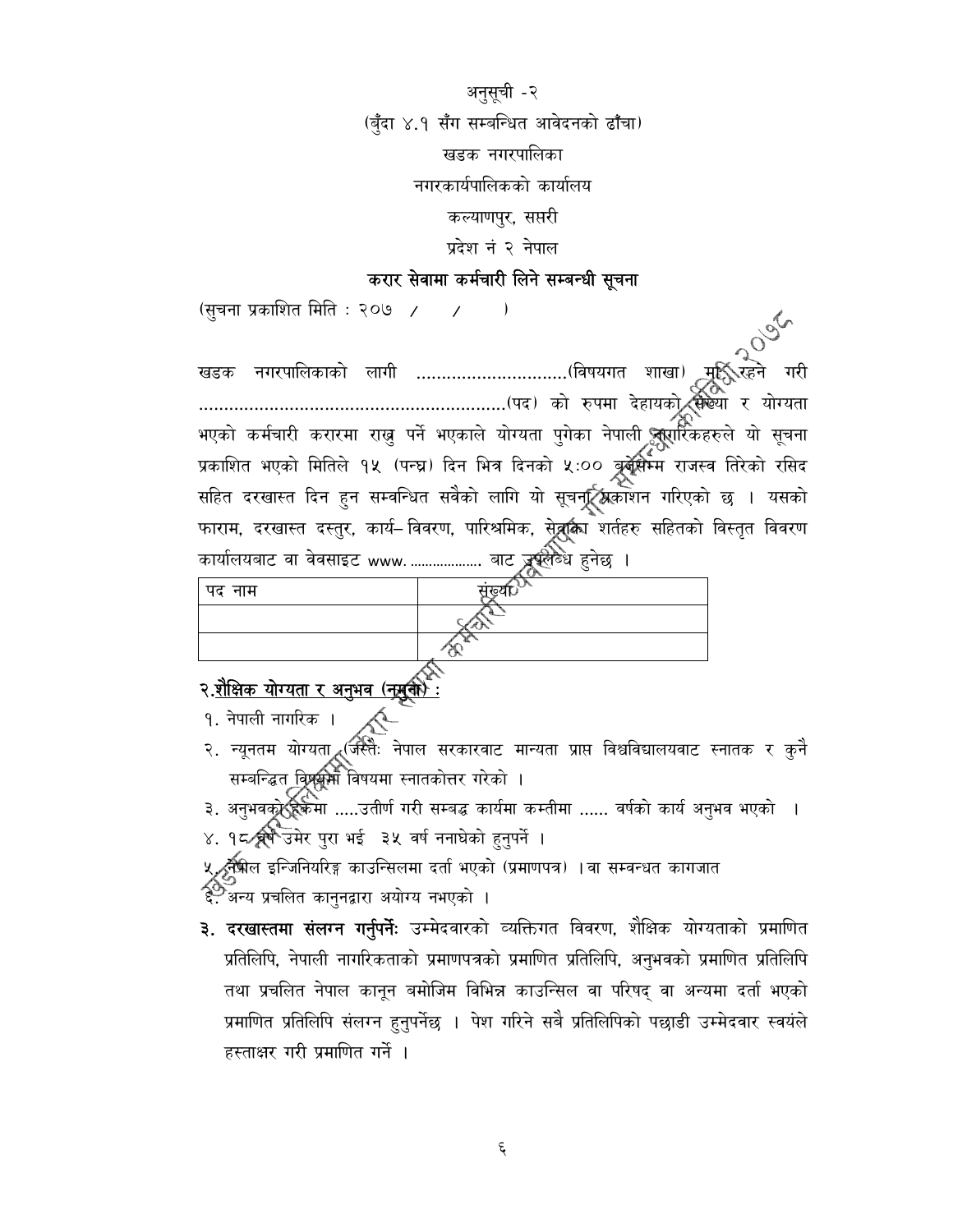## अनुसूची -३

#### (बुँदा४.२सँगसम्बन्धितदरखास्तफारामकोढाँचा)

#### नगर कार्यपालिकको कार्यालय

#### कल्याणपुर, सप्तरी

#### प्रदेश नं. २नेपाल

### करार सेवाको लागि दरखास्त फाराम

(क्र) वैयक्तिक विवरण

| $\mathcal{L}(\mathcal{A},\mathcal{A}) = \mathcal{L}(\mathcal{A},\mathcal{A}) = \mathcal{L}(\mathcal{A},\mathcal{A}) = \mathcal{L}(\mathcal{A},\mathcal{A}) = \mathcal{L}(\mathcal{A},\mathcal{A}) = \mathcal{L}(\mathcal{A},\mathcal{A}) = \mathcal{L}(\mathcal{A},\mathcal{A}) = \mathcal{L}(\mathcal{A},\mathcal{A}) = \mathcal{L}(\mathcal{A},\mathcal{A}) = \mathcal{L}(\mathcal{A},\mathcal{A}) = \mathcal{L}(\mathcal{A},\mathcal{A}) = \mathcal{L}(\mathcal{A$ |              |                         |             |  |                     |            |                |
|-----------------------------------------------------------------------------------------------------------------------------------------------------------------------------------------------------------------------------------------------------------------------------------------------------------------------------------------------------------------------------------------------------------------------------------------------------------------------|--------------|-------------------------|-------------|--|---------------------|------------|----------------|
|                                                                                                                                                                                                                                                                                                                                                                                                                                                                       | थर<br>नाम    | (देवनागरीमा)            |             |  |                     |            |                |
|                                                                                                                                                                                                                                                                                                                                                                                                                                                                       |              | (अंग्रेजी ठूलो अक्षरमा) |             |  |                     |            | लिङ्गः         |
|                                                                                                                                                                                                                                                                                                                                                                                                                                                                       | नागरिकता नंः |                         |             |  | जारी गर्ने जिल्ला : |            | मिति्र         |
| स्थायी ठेगाना                                                                                                                                                                                                                                                                                                                                                                                                                                                         | क) जिल्ला    | ख) न.पा./गा.वि.स.       |             |  |                     | ग) वडा नं  |                |
|                                                                                                                                                                                                                                                                                                                                                                                                                                                                       | घ) टोल :     | ड) मार्ग/घर नं. :       |             |  |                     | च) फो नं.  |                |
| पत्राचार गर्ने ठेगाना :                                                                                                                                                                                                                                                                                                                                                                                                                                               |              |                         |             |  |                     | ईमेल       |                |
| बाबुको नाम, थर :                                                                                                                                                                                                                                                                                                                                                                                                                                                      |              |                         | जन्म मिति : |  |                     | (वि.सं.मा) | (ईस्वि संवतमा) |
| बाजेको नाम, थर :                                                                                                                                                                                                                                                                                                                                                                                                                                                      |              |                         |             |  | हालको उमेर :        | वर्ष       | महिना          |
| (ख) शैक्षिक योग्यता/तालिम (दरखास्त फाराम भरेको पदको लागि चाहिने आवश्यक न्यूनतमू शैक्षिकै योग्यता/तालिम मात्र उल्लेख गर्ने)                                                                                                                                                                                                                                                                                                                                            |              |                         |             |  |                     |            |                |

| संकाय ∣ श्रेणी ∕प्रतिशत | मल विषय

|                          |        | . |  |
|--------------------------|--------|---|--|
| शैक्षिक योग्यता          |        |   |  |
|                          | æ.     |   |  |
| तालिम                    |        |   |  |
| (ग) अनुभव सम्बन्धी विवरण | $\sim$ |   |  |

| कायालय | पद | pro o<br>सेवा ∕समूह∕उउपसमूह | श्रेणी ∕तह | स्थायी/अस्थायी/करार | ञवाधे |      |
|--------|----|-----------------------------|------------|---------------------|-------|------|
|        |    |                             |            |                     | देखि  | सम्म |
|        |    |                             |            |                     |       |      |
|        |    |                             |            |                     |       |      |

.<br>मैले यस दरखास्तमा खुलाएका सम्पूर्ण विवरप्रहरू सत्य छन् । दरखास्त बुझाएको पदको सूचनाको लागि अयोग्य ठहरिने गरी कुनै सजाय पाएको छैन । कुनै कुरा ढाँटे वा लुकाएको ठहरिएमा अञ्चलित कानून बमोजिम सहनेछु /बुझाउनेछु । उम्मेदवारले पालना गर्ने भनी प्रचलित कानून तथा यस दरखास्त<br>फारामका पृष्ठहरुमा उल्लेखित सबै अति चैथा नियमहरु पालना गर्न मन्जुर गर्दछु । साथै करारमा

| ペイ<br>उम्मेदवारको ल्याप्चे सहीछाप्र |         | उम्मेदवारको दस्तखत |         |  |  |
|-------------------------------------|---------|--------------------|---------|--|--|
| दायौँ                               | बायौ    |                    |         |  |  |
| <b>DESCRIPTION</b>                  |         |                    |         |  |  |
|                                     |         |                    | मितिः   |  |  |
| कार्यालयले भर्नेः                   |         |                    |         |  |  |
| रसिद ∕भौचर नं. ∶                    |         | रोल नं. :          |         |  |  |
| दरखास्त अस्वीकृत भए सो को कारण :    |         |                    |         |  |  |
| दरखास्त रुजु गर्नेको नाम र दस्तखतः  | दरखास्त | स्वीकृत/अस्वीकृत   | गर्नेको |  |  |
| मिति:                               | दस्तखत  |                    |         |  |  |
|                                     | मिति :  |                    |         |  |  |

द्रष्टव्य : दरखास्त साथ सूचनामा उल्लेखित लगायत निम्नलिखित कागजातहरु अनिवार्य रुपमा उम्मेदवार आफैले प्रमाणित गरी पेश गर्नु पर्नेछ ।(१) नेपाली नागरिकताको प्रमाणपत्रको प्रतिलिपि, (२) समकक्षता र सम्बद्ध आवश्यक पर्नेमा सो को प्रतिलिपि, (३) न्यूनतम शैक्षिक योग्यताको प्रमाणपत्र र चारित्रिक प्रमाणपत्रको प्रतिलिपि, कार्य (इन्जिनियरिङ्ग, स्वास्थ्य तथा पशु चिकित्सा लगायतका अन्य क्षेत्र) का लागि आवश्यक पर्ने व्यवसायिक प्रमाणपत्र (लाईसेन्स)को प्रतिलिपि, तालिम र अनुभव आवश्यक पर्नेमा सो समेतको प्रतिलिपि, आदि ।

हालसालै खिचेको पासपोर्ट साईजको पुरै मुखाकृति देखिने फोटो यहाँ टास्ने र फोटो र फाराममा पर्ने गरी उम्मेदवारले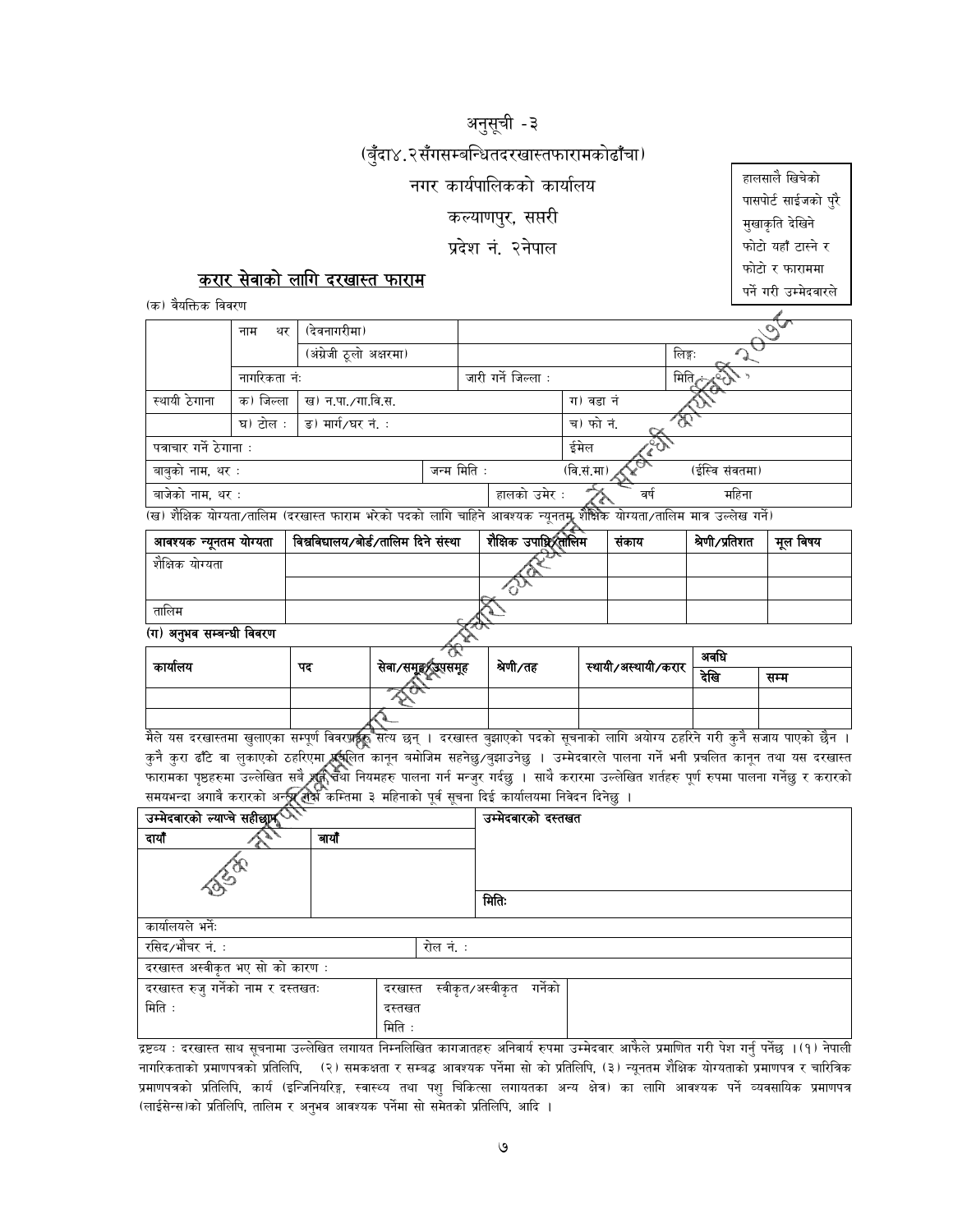#### अनुसूची - ४

(बुँदा७.१सँग सम्बन्धित करार सम्झौताको ढाँचा)

#### करार सम्झौता

खडक नगर कार्यपालिकाकोकार्यालय, (यसपछि पहिलो पक्ष भनिएको) र ..............जिल्ला, ...................नगरपालिका*/* ,वडा नं. बस्ने श्री मिति २०७ /......./...... को निर्णय अनुसार देहायका कार्य/शर्तको अधिनमा रहि द्वोश्रो पक्षले पहिलो पक्षलाई सेवा उपलब्ध गराउन मन्जुर भएकाले यो करारको संझौता गरी एक्के∕एक प्रति आपसमा बुझि लियों दियों :

- कामकाज सम्बन्धमा : दोस्रो पक्षले आफुलाई तोकिएको संलग्न कार्य क्रिकरणे अनुसारको ۹. कार्य पहिलो पक्षले तोकेको समय र स्थानमा उपस्थित भई गर्नु पुर्नेछ**्र**ेआवश्यकतानुसार
- 
- दोश्रो (अक्षरेपी रु. ं पारिश्रमिक उपलब्ध गराउनेछ ।साथै नेपाल सरकारको नियमानुसार चाड्रुर्षुर्व खर्च र पोषाक भत्ता र कार्यपालिकाको निर्णाय वमोजिम थप भत्ता पनि उपलब्धूर्युगराउनेछ।
- **आचरणको पालनाः** दोश्रो पक्षले ख्रुईक्वर्ेनगरपालिकाको प्रचलित कानूनमा ब्यवस्था भएका  $X_{\bullet}$ आचरण तथा अनुशासन सम्बन्ध्री व्यवस्थाहरु पालना गर्नु पर्नेछ ।
- विदाः दोस्रो पक्षलाई सार्ब्यूलीके बिदा बाहेक घर विदा र विरामी विदा प्रति महिना १/१ 义. दिन गरी २ दिन र किया विदा १५ दिन, सुत्केरी विदा (महिला) ९८ दिन बिदा उपलब्ध हुने छ । साथै कार्यालयको लागि आवश्यक परेको खण्डमा बिदाको दिनमा पनि सेवा उपलब्ध गराउस्फेपर्नेछ। यसरी सार्वजनिक बिदाको दिनमा कार्यालयमा काम लगाए बापत मासिक क्रोरोर्ेरकमको दामासाहीले रकम दोश्रो पक्षलाई दिईनेछ ।
- कार्य्रालय सम्पत्तिको सुरक्षाः दोस्रो पक्षले कार्यालयको चल अचल सम्पत्तिको नोक्सानी वा ६. हिनीमिना गरेमा सो को क्षतिपूर्ति वा हानी नोक्सानीको बिगो दोश्रो पक्षले पहिलो पक्षलाई *र्दु*ीदेनु पर्नेछ ।
- गोप्यताः दोस्रो पक्षले कार्यालयको कागजपत्र, जिन्सी सामान एवं गोप्य कुरा वा कागजात कुने अनधिकृत व्यक्ति वा देशलाई उपलब्ध गराएको प्रमाणित भएमा दोस्रो पक्षलाई करारबाट हटाई सोबाट भएको हानी नोक्सानीको क्ष्तिपूर्ति दोश्रो पक्षबाट भराईनेछ र कालो सूचीमा समेत राखिनेछ ।
- 5. करार अवधिः यो करार २०... ।.....।...........देखि लागु भई २०७.....असार मसान्त सम्मको लागि हुनेछ ।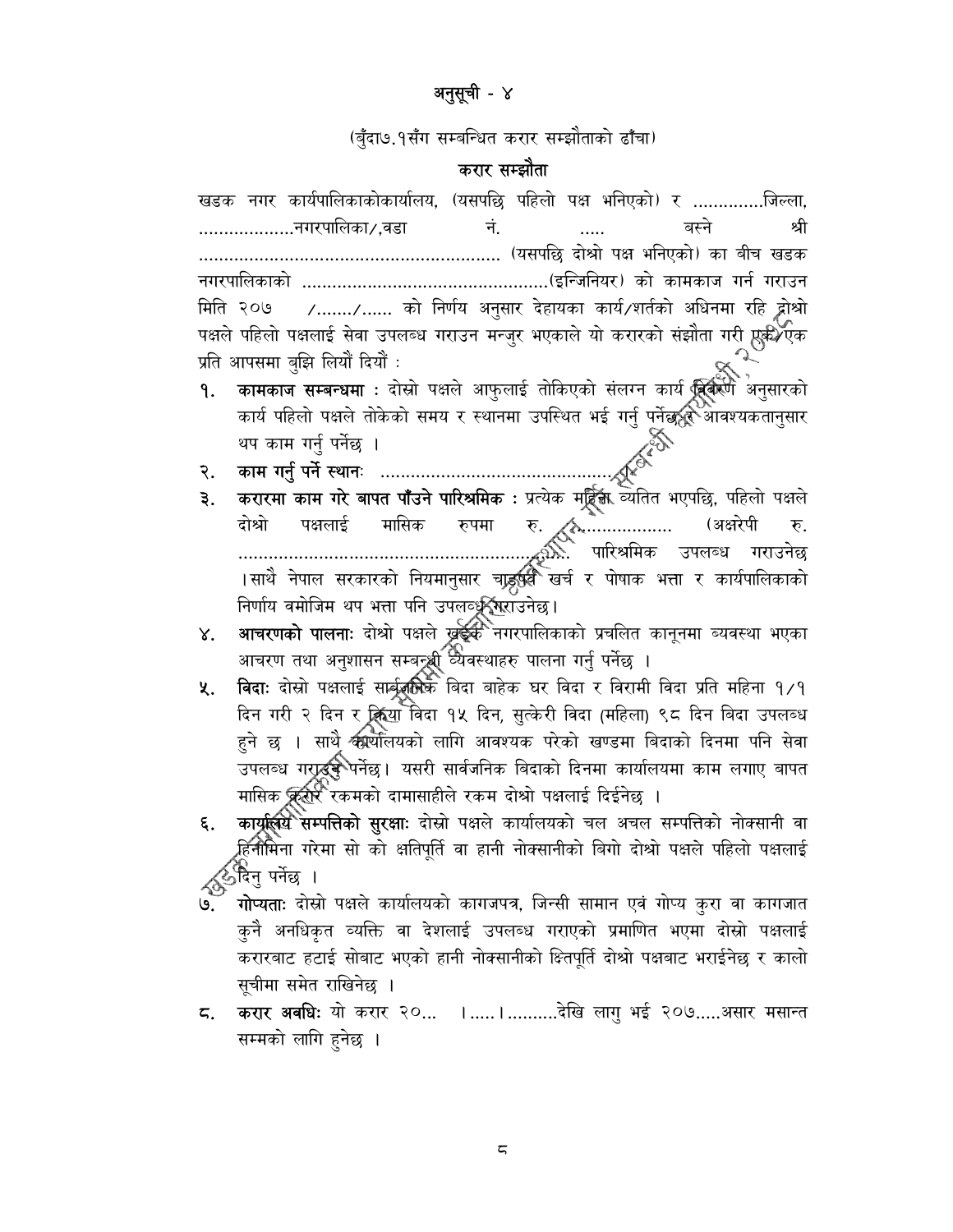- ९. कार्यसम्पादन मूल्यांकनः पहिलो पक्षले दोस्रो पक्षको कार्य सम्पादन मूल्यांकन गर्ने र सो मूल्यांकन गर्दा सालवसाली निरन्तरता दिन उपयुक्त देखिएमा कार्यविधिको दफा ९ बमोजिम करार निश्चित अवधिको लागि थप हुन सक्नेछ ।
- १०. पारिश्रमिक कट्टी र करार सेवाको शर्तको अन्त्यः दोश्रो पक्षले पहिलो पक्षलाई लगातार ७ (सात) दिन भन्दा बढी उक्त सेवा उपलब्ध नगराएमा, सन्तोषजनक सेवा दिन नसकेमा अनुपस्थित रहेको अवधिको पारिश्रमिक दामासाहिले कट्टा गरिनेछ र सो भन्दा बढी सेवा नगरेमा स्वतः यो संझौता पहिलो पक्षले रद्ध गरी अर्को ब्यवस्था गर्न वाधा पर्ने छैन । दोश्रो पक्षले शारिरीक रुपमा अस्वस्थ भई वा अन्य कुनै कारणले सेवा दिन असमर्थ भएमा वा काम सन्तोषजनक नभएमा वा आचरण सम्बन्धी कुराहरु बराबर उल्लघंन गरेमा होश्रो पक्षसंगको संझौता रद्ध गर्न सक्नेछ र निजको सट्टा अर्को व्यक्ति करारमा राखि<sup>0</sup>काम लगाउन बाधा पर्ने छैन ।
- ११. दावी नपुग्नेः दोश्रो पक्षले यस करार बमोजिम काम गरेकै आधारमा पछि कुनै पनि पदमा<br>अस्थायी वा स्थायी निगन्नि वज्ञाना जाफि गाफि का की नहीं है के नदी और परिष अस्थायी वा स्थायी नियुक्ति हुनाका लागि दाबी गर्न पाँउने छैन/गर्ने **छैन्**\
- १२. प्रचलित कानून लागू हुनेः यस संझौतामा उल्लेख नभएको कुर्यूरे प्रचलित नेपाल कानून बमोजिम हुनेछ।

|                                                                | तोस्रो पक्ष (करार गर्ने व्यक्ति): |  |
|----------------------------------------------------------------|-----------------------------------|--|
|                                                                | हस्ताक्षर:                        |  |
|                                                                | नाम:                              |  |
|                                                                | ठेगाना :                          |  |
|                                                                |                                   |  |
| For the direction of the state of the state of the contract of |                                   |  |

९